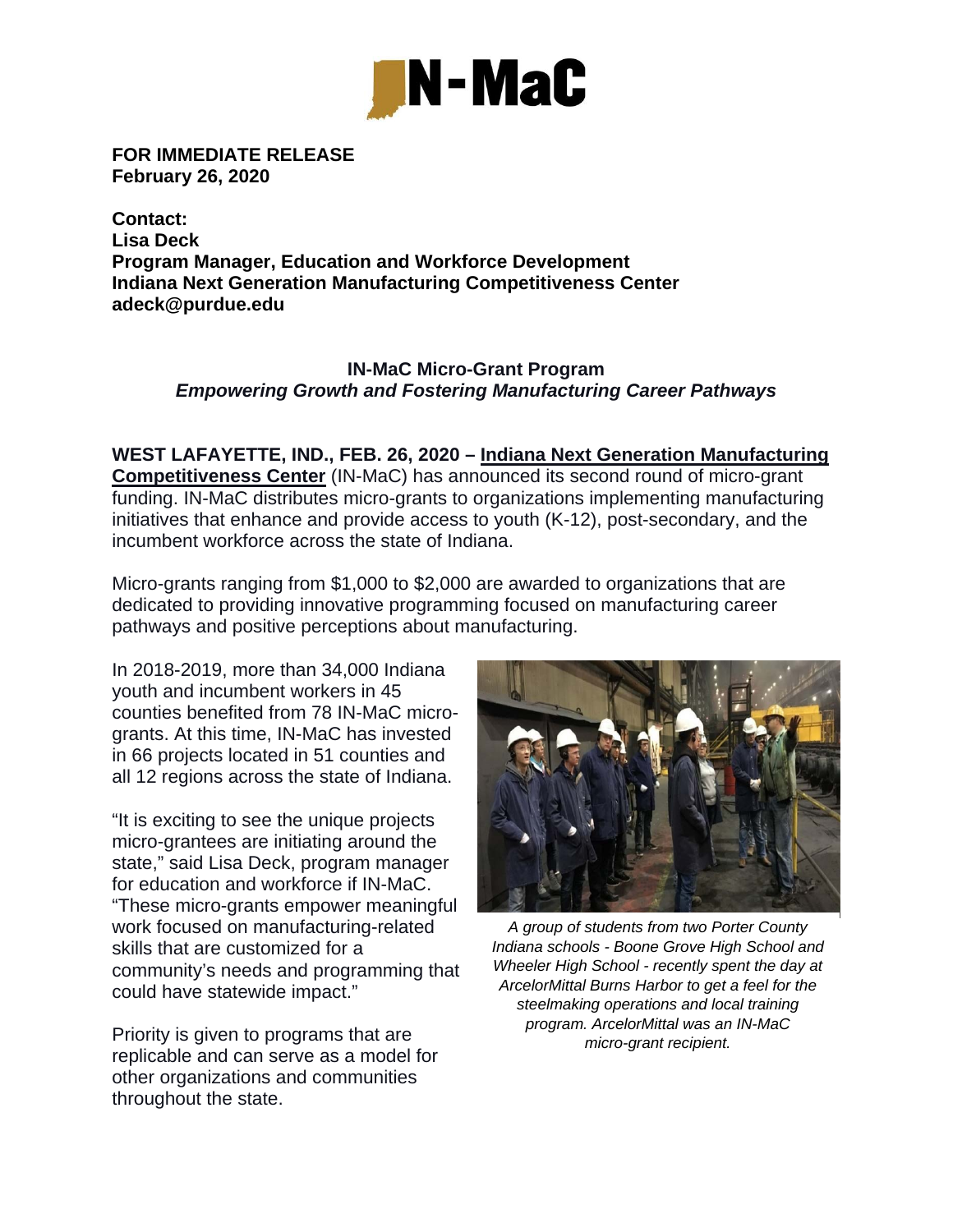

Several funded programs are already in the implementation phase. Examples include providing access to manufacturing facilities, STEM curriculum development, and access to additive manufacturing, supporting FIRST® Robotics Competition teams, and building community outreach.

Support from the IN-MaC micro-grant program has allowed University High School's FIRST® Robotics Competition team, "RoboBlazers," to buy new technology and equipment that has allowed for a more sustainable, competitive team.

"The program has really grabbed student's attention with several of them finding it hard to leave and many more knocking at the door to join," said Meredith Hogan, educator and FIRST® Robotics Competition team coach with University High School in Carmel, IN. "It has allowed students to explore all aspects of team activities, including programming, manufacturing technologies, web-design, social media, and outreach."

The team is now competing on an international stage and expanding offerings, including competing in the off-season and participating in all-girl competitions.



*Funds from the IN-MaC micro-grant allowed FIRST® Robotics Competition team, The "RoboBlazers," from University High School in Carmel, to compete in the Indy RAGE All Girl's Competition.* 

Hogan strongly encourages schools, manufacturers, and organizations to apply for the micro-grant.

"None of this would have been made possible without the support of IN-MaC and the opportunities that the micro-grant has given us," said Hogan.

Projects funded include hands-on experiences, STEM-related activities, camps, and campaigns to increase manufacturing career awareness and pathways. Applications for this round are due March 30, 2020. For more information or to apply, visit https://www.purdue.edu/in-mac/index.php or contact Lisa Deck at adeck@purdue.edu.

# # #

**About IN-MaC:** IN-MaC provides programs and services to enhance the talents and capabilities of Indiana's present and future workforce by facilitating connections